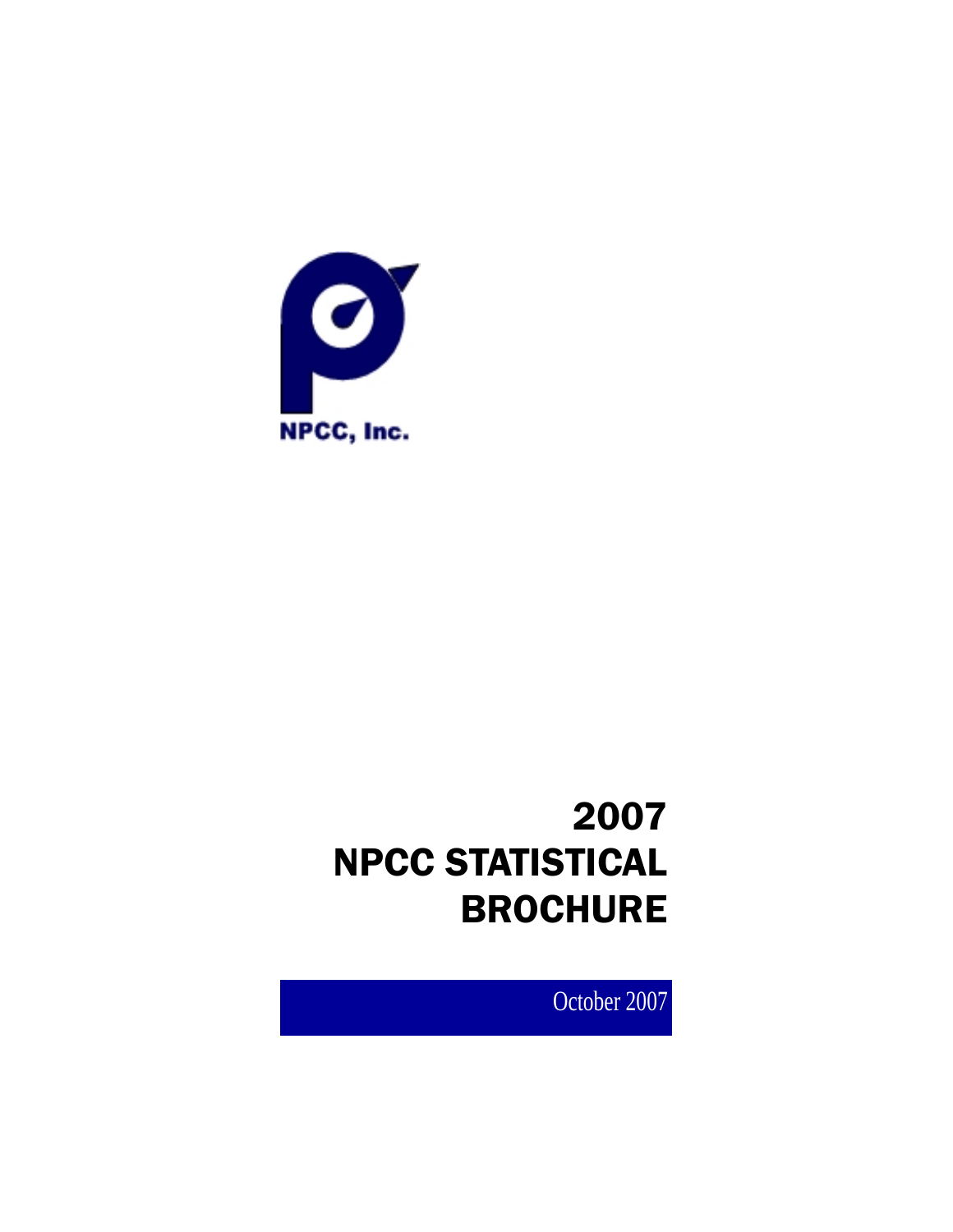#### *INTRODUCTION*

This pamphlet presents an "at a glance" summary of historical and projected seasonal peak-hour demand, annual net energy for load, capacity, transmission expansion and improvements, and other information for the Northeast Power Coordinating Council, Inc. (NPCC) and its five geographic areas. The intent is to summarize data that are useful to NPCC members and those interested in the organization. NPCC's web site (www.npcc.org) and NERC's "2007 Long-Term Reliability Assessment" (www.nerc.com/~filez/rasreports.html) provide additional detailed information beyond that which can be readily presented here. A list of NPCC members and other commonly used reference items is also included.

# **Edward A. Schwerdt, President & CEO**

| Jennifer Budd Mattiello | Treasurer                                               |  |  |
|-------------------------|---------------------------------------------------------|--|--|
|                         | Vice President & COO                                    |  |  |
| Adrien Brizzolara       | Analyst                                                 |  |  |
| Sal Buffamante          | Manager, Compliance Audit Program                       |  |  |
| <b>Walter Cintron</b>   | Manager, Compliance Enforcement                         |  |  |
| Francine Cox            | Administrative Assistant                                |  |  |
| Philip A. Fedora        | <b>Assistant Vice President of Reliability Services</b> |  |  |
| Maritza Feliciano       | <b>Executive Assistant</b>                              |  |  |
| Daniel J. Grinkevich    | Associate Engineer                                      |  |  |
| James H. Hartwell       | Manager, Operations Readiness                           |  |  |
| <b>Brian Hogue</b>      | Information Management/System Administration            |  |  |
| Donal J. Kidney         | Manager, Compliance                                     |  |  |
| Stanley E. Kopman       | <b>Assistant Vice President of Compliance</b>           |  |  |
| Quoc Le                 | Manager, System Planning & Protection                   |  |  |
| John G. Mosier, Jr.     | Assistant Vice President of System Operations           |  |  |
| Reza Rizvi              | Senior Compliance Engineer                              |  |  |
| <b>Frantz Roc</b>       | Manager, Information Technologies                       |  |  |
| Paul A. Roman           | Manager, Operations Planning                            |  |  |
| Guy V. Zito             | <b>Assistant Vice President of Standards</b>            |  |  |

## **NPCC Staff**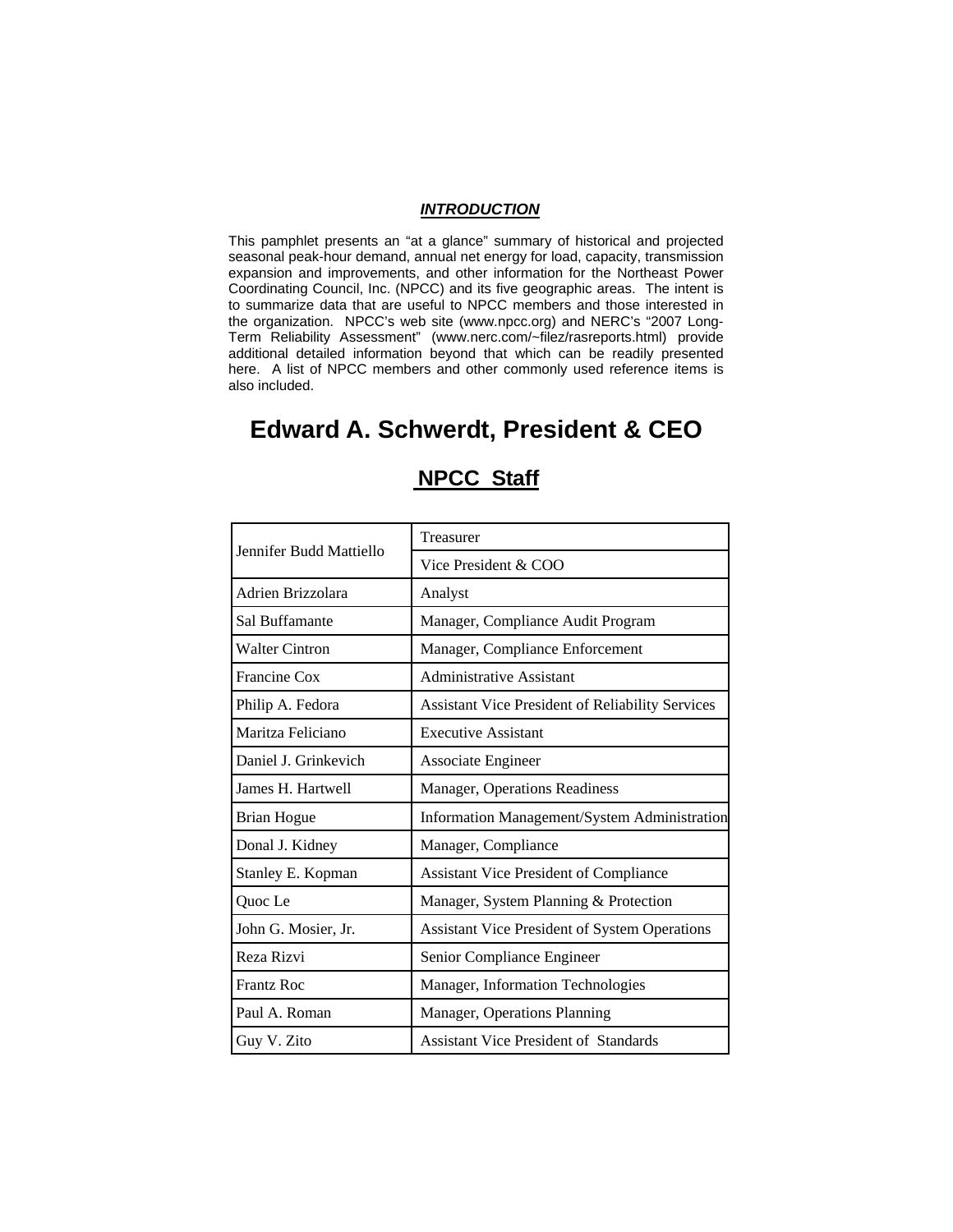## **NPCC 2007 Technical Committee Officers**

**Reliability Coordinating Committee Chairman**  Derek Cowbourne— *Independent Electricity System Operator*  **Co-Vice Chairman**  Colin Anderson — *Ontario Power Generation, Inc.*  **Co-Vice Chairman**  Henry Masti — *New York State Electric & Gas Corp.* 

**Task Force on Coordination of Operation Chairman**  Daniel Soulier — *Hydro-Qu*é*bec TransÉnergie*  **Vice Chairman**  Alden Briggs*—New Brunswick System Operator* 

**Task Force on Coordination of Planning Chairman**  John Adams — *New York Independent System Operator*  **Vice Chairman** John Sabiston — *Hydro One, Inc.* 

**Task Force on Infrastructure Security and Technology Chairman**  William McEvoy.— *Northeast Utilities* 

**Vice Chairman** Martin Ferland *— Hydro-Qu*é*bec TransÉnergie*

**Task Force on System Studies Chairman**  David Conroy *— Central Maine Power Company*  **Vice Chairman** Robert W. Creighton — *Nova Scotia Power, Inc.* 

**Task Force on System Protection Chairman**  John R. Ferraro — *Northeast Utilities* **Vice Chairman**  John Vasco — *Consolidated Edison Company of New York, Inc.*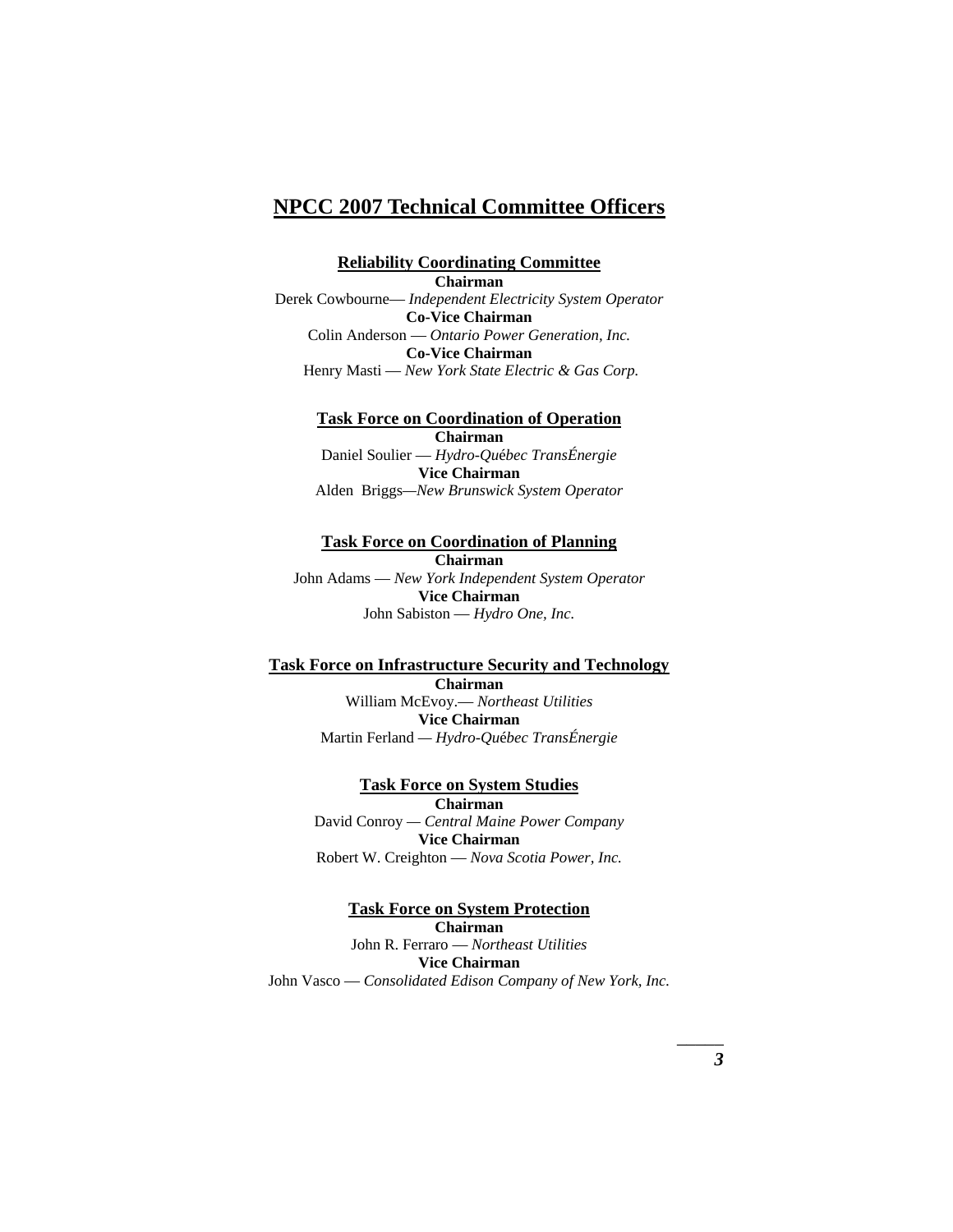#### *ABOUT THE REGION*

The Northeast Power Coordinating Council, Inc. (NPCC) is one of the eight regional reliability councils constituting the North American Electric Reliability Council (NERC). The total population served is approximately 56 million. The area covered is approximately 1 million square miles. From an electric load perspective, 20% of the Eastern Interconnection load is served within NPCC. For Canadian electricity requirements, 70% of Canadian load is located within the NPCC region.

NPCC contains five geographic areas consisting of the six New England states (Massachusetts, Connecticut, Rhode Island, Vermont, New Hampshire, and Maine), the state of New York, the Province of Ontario, the Province of Québec, and the Canadian Maritime Provinces of New Brunswick, Nova Scotia, and Prince Edward Island.

#### *ABOUT NPCC*

NPCC was originally formed as a voluntary, nonprofit regional electric reliability organization in January 1966 shortly following the Northeast Blackout of November 9, 1965. NPCC is one of eight Regional Reliability Organizations located in North America. In response to U.S. energy legislation (EPAct 2005 signed into law August, 2005) and in preparation for the certification of an Electric Reliability Organization (ERO) in 2006 and subsequent execution of a Regional Delegation Agreement (RDA) and Memorandums of Understanding (MOUs) with appropriate Canadian Provincial regulatory and governmental authorities, NPCC restructured. The Membership interests in NPCC were transferred to a regional reliability assurance not-for-profit corporation, NPCC Inc., and a separate and independent, affiliated, not-for-profit corporation, NPCC: Cross-Border Regional Entity, Inc. (NPCC CBRE). NPCC CBRE performed the functions delegated or contracted to it from the ERO.

In 2007, the Northeast Power Coordinating Council, Inc. developed a plan of merger to combine with its independent affiliate corporation; Northeast Power Coordinating Council: Cross-Border Regional Entity, Inc. On May 23, 2007 the respective Boards of Directors of NPCC CBRE and NPCC, Inc. unanimously approved and adopted the Agreement and Plan of Merger of NPCC CBRE with and into NPCC, Inc., with NPCC, Inc. surviving the merger and continuing in existence under the Not-for-Profit Corporation Law of the State of New York. Following respective membership approvals, the Supreme Court of the State of New York issued an order approving the plan of merger and in early July, the Certificate of Merger was filed with an August 1, 2007 effective date of merger.

The resultant Northeast Power Coordinating Council, Inc. (hereafter referred to as NPCC) provides the statutory functions and services for Northeastern North America of a cross-border regional entity through a regional entity division, as well as non-statutory criteria services for Northeastern North America through a criteria services division. This divisional separation allows for distinct funding with regard to activities determined to be statutory and in the furtherance of NERC's mission and for criteria services particular and essential to reliability in Northeastern North America.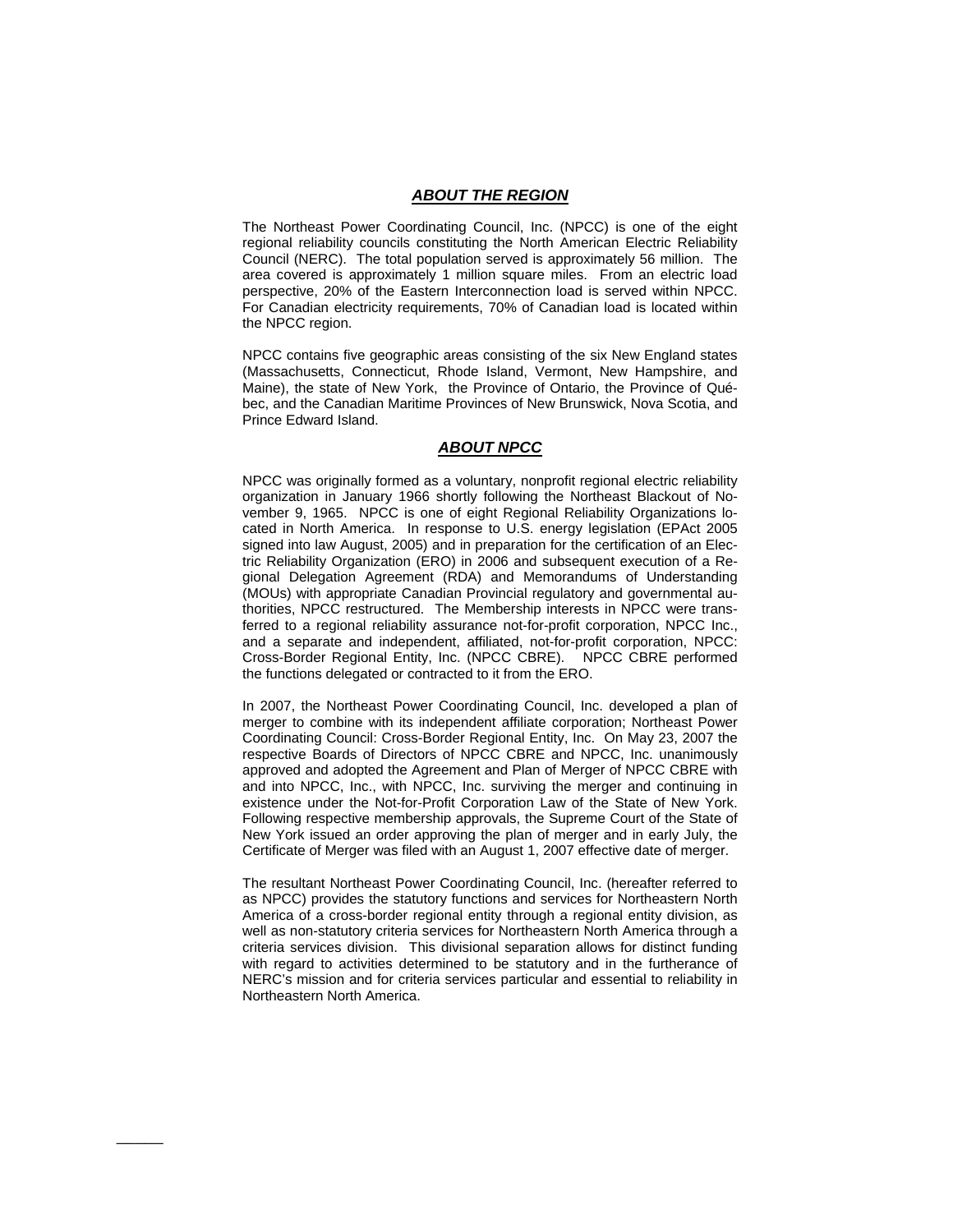

Source: NPCC Load, Capacity, Energy, Fuels and Transmission Report *Source: NPCC Load, Capacity, Energy, Fuels and Transmission Report* 

*5*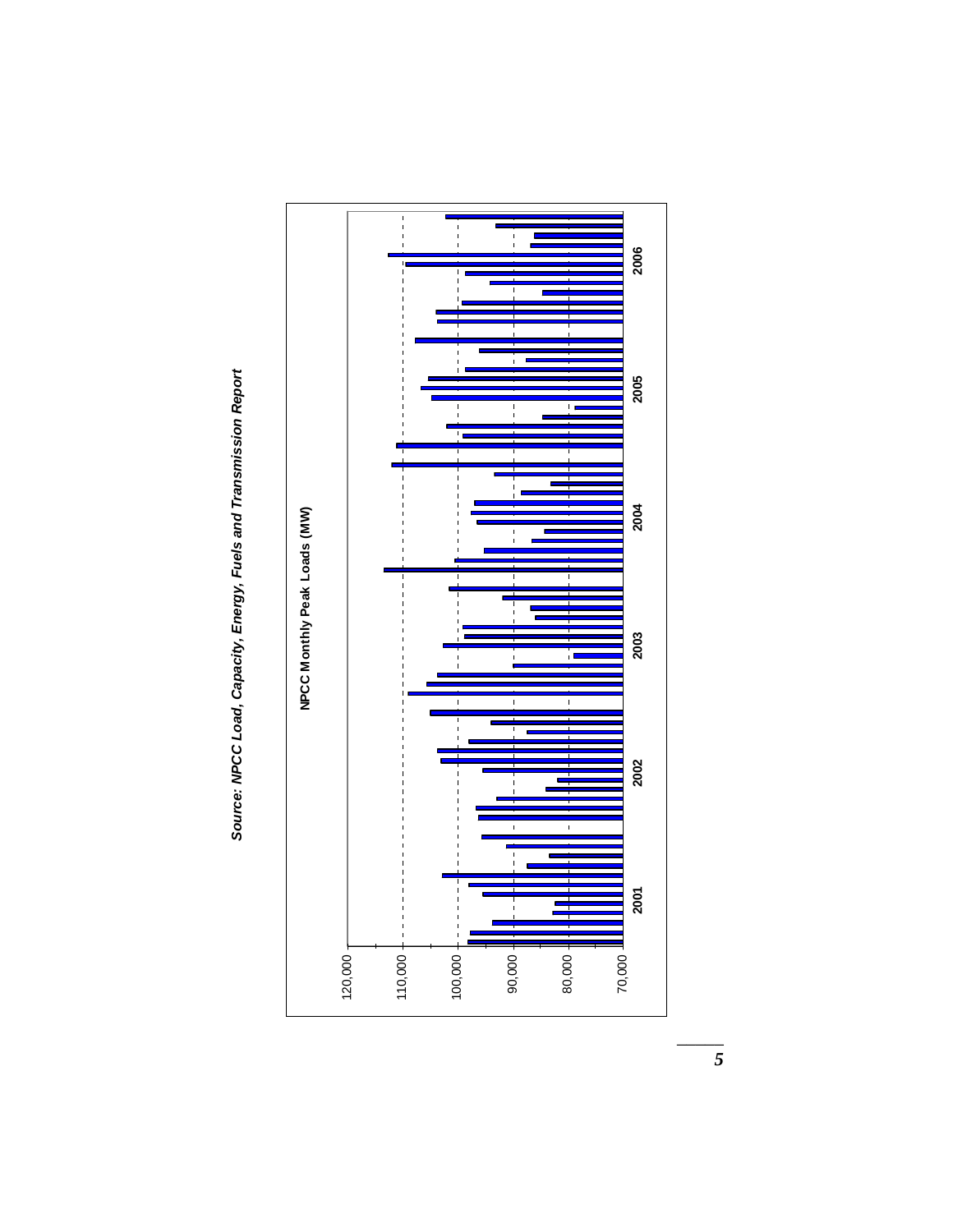#### *NPCC Monthly Peak Loads (2001- 2003) Source: NPCC Load, Capacity, Energy, Fuels and Transmission Report*



#### **2001 Monthly Peaks Loads (MW)**

**2002 Monthly Peak Loads (MW)**



**2003 Monthly Peak Loads (MW)**

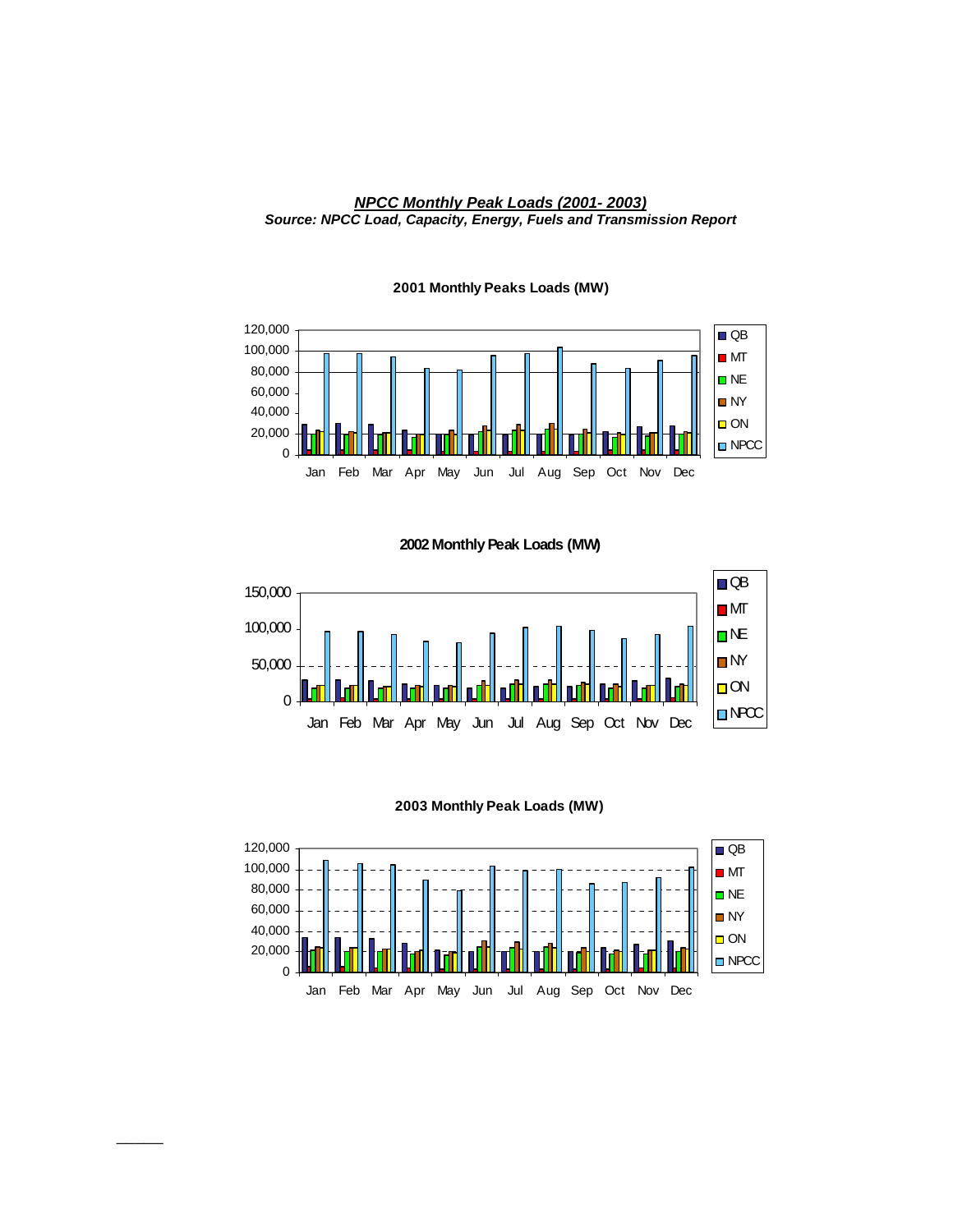



#### **2004 Monthly Peak Loads (MW)**

**2005 Monthly Peak Loads (MW)**



**2006 Monthly Peak Loads (MW)**

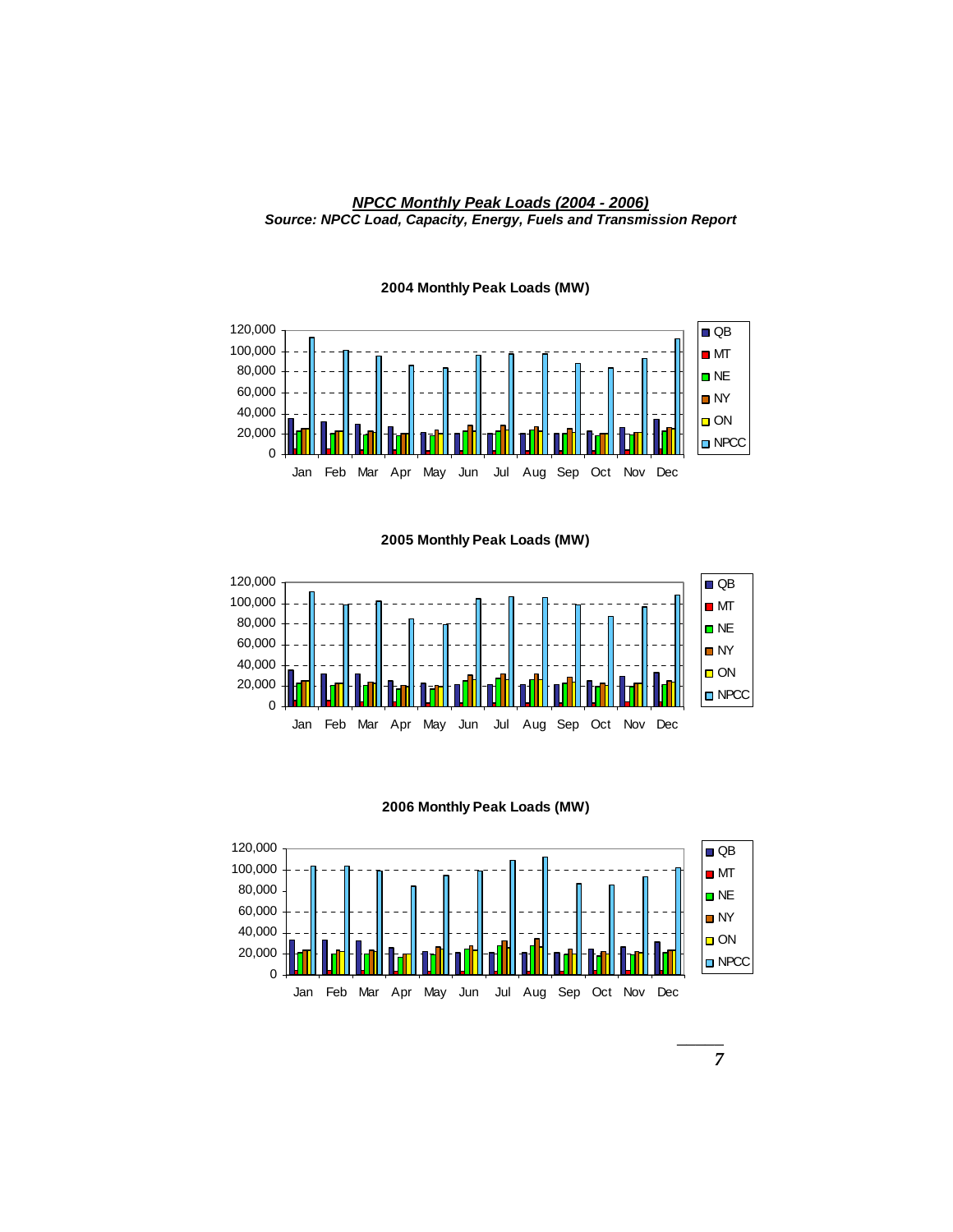*Actual / Projected Net Energy (NPCC United States) Source: NERC 2007 Long-Term Reliability Assessment* 



*Actual / Projected Net Energy (NPCC Canada) Source: NERC 2007 Long-Term Reliability Assessment* 

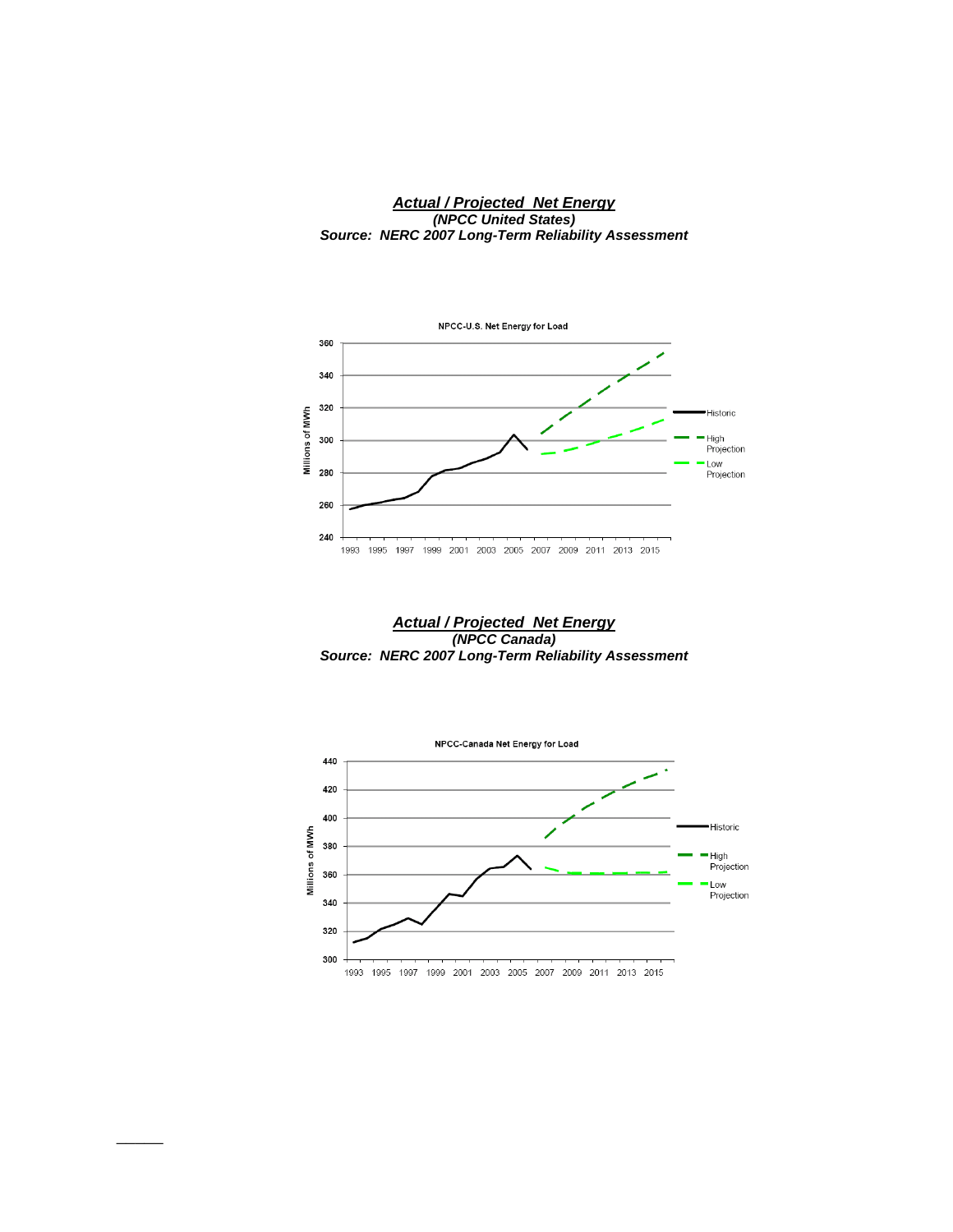## **Regional Self Assessment**  *Source: NPCC Reliability Assessment for Summer 2007*

## **NPCC**

Due to their geographic and electrical diversity, the reliability of NPCC is monitored through the assessment of the five NPCC areas: the Maritimes (the New Brunswick System Operator, Nova Scotia Power Inc., the Maritime Electric Company Ltd., and the Northern Maine Independent System Administrator, Inc), New England (the ISO New England Inc.), New York (the New York ISO), Ontario (the Independent Electricity System Operator) and Québec (Hydro-Québec TransÉnergie). Three of these areas are summer peaking in nature: New England, New York, and Ontario. The remaining two Canadian areas, the Maritimes, and Québec, are winter peaking systems.

#### *Demand*

The non-coincident (sum of the individual Areas) forecast peak demand for NPCC for the summer of 2007 is 113,921 MW (May – September period). The forecast coincident peak demand for NPCC for the summer of 2007 of 111,299 MW is expected to occur during July. This forecast is 1,085 MW (-1.0%) lower than last year's actual coincident all-time NPCC peak demand of 112,384 MW recorded on August 1, 2006.

Ambient weather conditions are the single most important variable impacting the demand forecasts during the summer months. The Maritimes and Québec Provinces experience late spring demands that are influenced primarily by heating loads that occur during the defined summer time period.



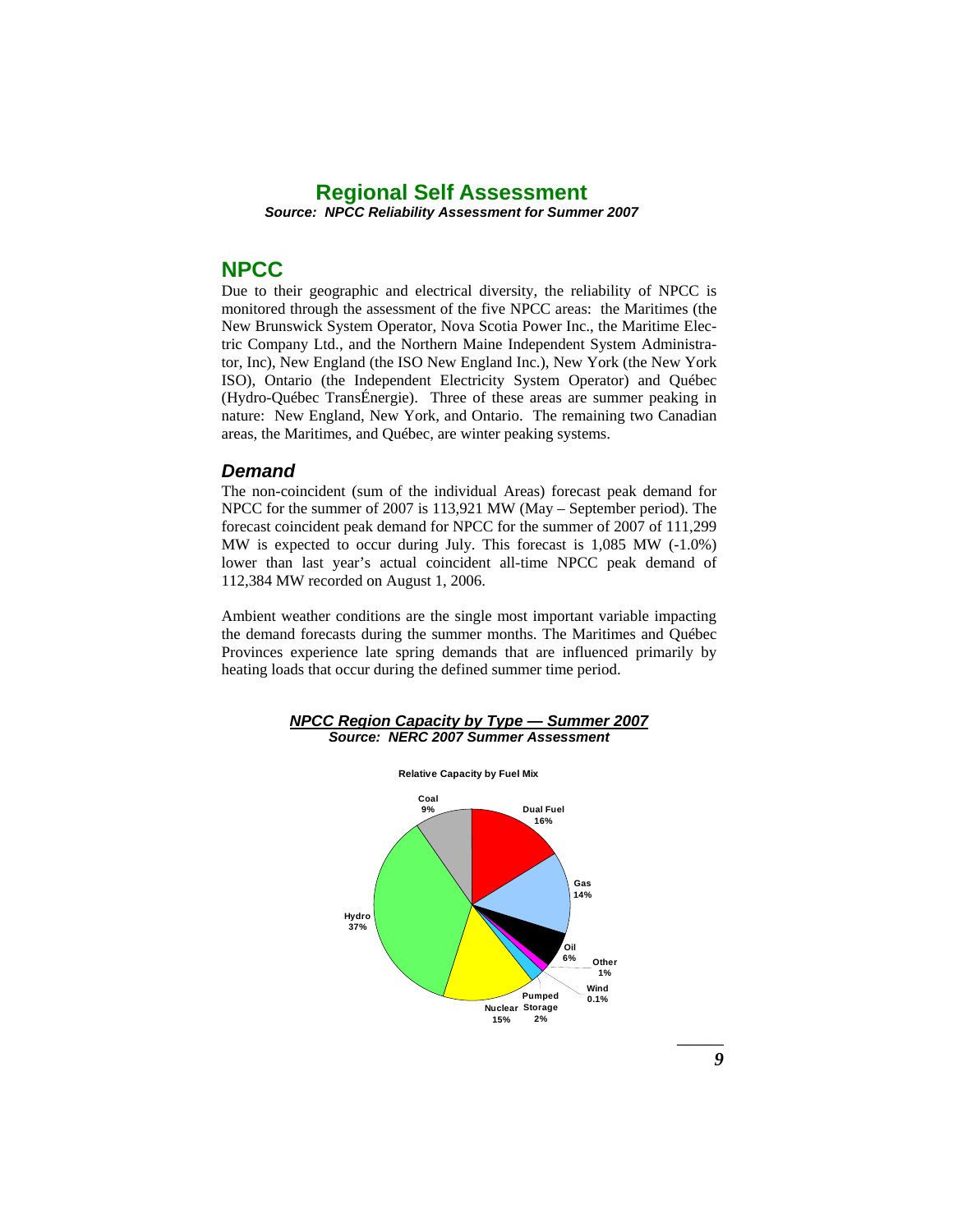## **Regional Assessment Highlights**

*Source: NERC 2007 Long-Term Reliability Assessment* 

#### *New England*

ISO-NE anticipates it will meet the NPCC resource adequacy criterion of one day- in-ten-years loss-of-load expectation through 2008, assuming forecasted loads and capacity materialize and 2,000 MW of tie reliability benefits are available. Based on multi-area tie reliability benefits studies, this amount was determined to be made up of 600 MW from New York, 1,200 MW from Hydro-Québec, and 200 MW from New Brunswick. Existing transfer capability study results indicate that sufficient transfer capability is in place with surrounding areas to receive this assistance when needed. New capacity will be needed beyond 2008 in order to meet the reliability criterion. To meet NPCC criteria, and assuming 2,000 MW of tie reliability benefits are available from neighboring control areas, approximately 170 MW are needed in 2009, increasing annually and requiring a total of 4,300 MW by the winter of 2015/2016. ISO-NE expects to purchase these resources in its Forward Capacity Auction.

#### *New York*

*\_\_\_\_\_* 

The NYISO conducts an annual Reliability Needs Assessment (RNA) that examines both resource and transmission needs over a ten year period. Resources totaling approximately 930 MW as well as transmission upgrades that are under construction or otherwise have met the screening criteria are included in the base case. This assessment determined that sufficient statewide resources are available to meet NPCC LOLE criteria through the year 2010. For 2011, the assessment indicates that resources would be sufficient if 250 MW were added to New York City (NYC) or 500 MW were added in the Lower Hudson Valley or if transfer limits into NYC were increased. Beyond 2011, additional resources of between 1,750 MW and 2,000 MW would be needed to meet the criteria through 2016. A majority of those resources are needed in the NYC zone.

Subsequent to the Reliability Needs Assessment, the NYISO solicits solutions to address the needs identified in the RNA. Sufficient market solutions as well as updated transmission owner's plans have been proposed to more than meet the needs through 2016. If sufficient market solutions are not proposed, the responsible transmission owners are obligated under the NYISO reliability planning process to implement regulatory backstops and/or gap solutions to meet any potential reliability shortfalls.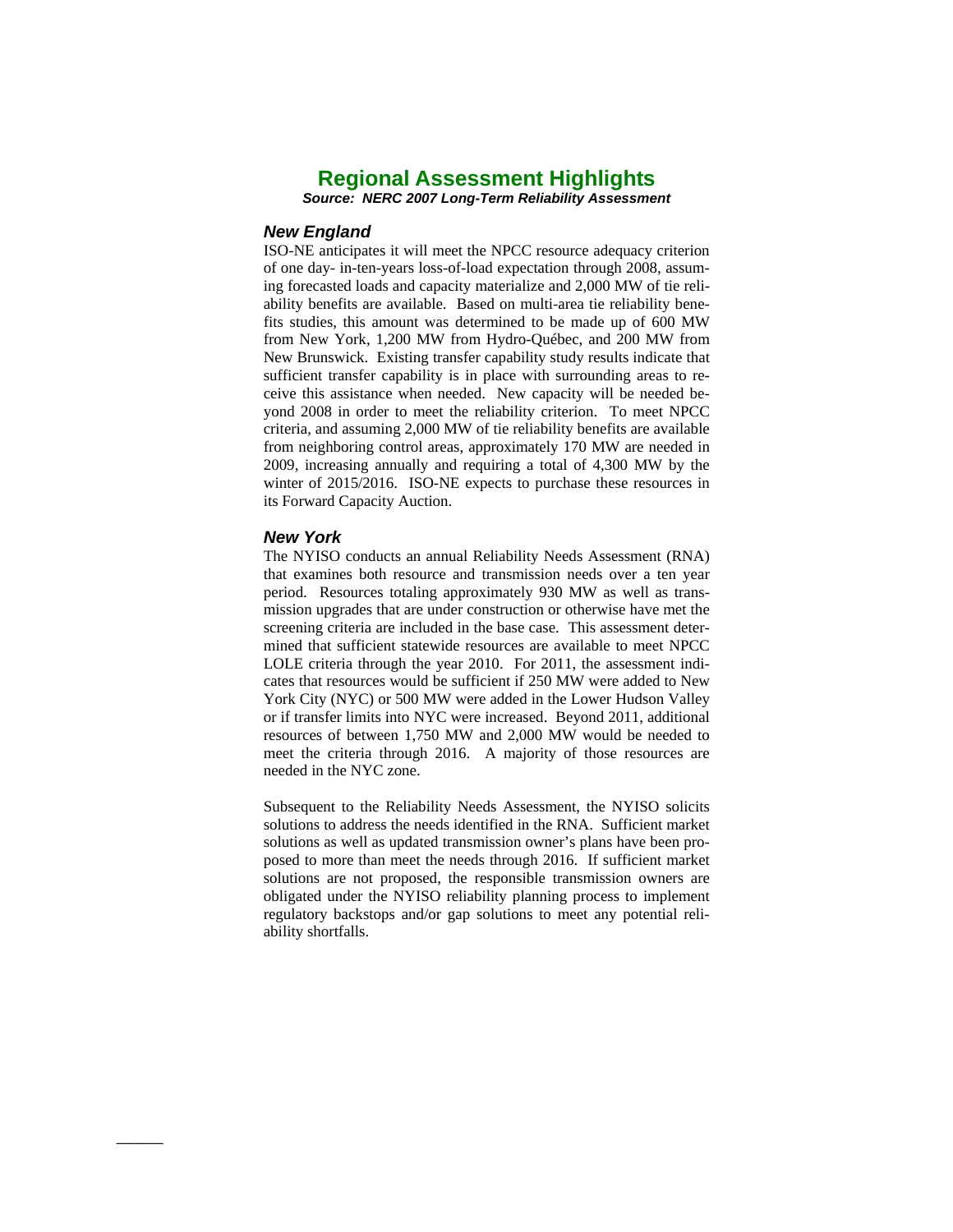## **Regional Assessment Highlights**

*Source: NERC 2007 Long-Term Reliability Assessment* 

#### *Ontario*

Under median demand growth assumptions, resources that are currently available within Ontario together with the forecast new generation and economic imports are sufficient to meet the NPCC regional resource adequacy criterion, from 2007 to 2016. The planned shut down of Ontario's coal-fired generating stations is being managed by the OPA and the IESO. In 2006, generation from coal-fired facilities was down three percent from the previous year. As new facilities come into service and conservation and demand management program activities progress, reliance on coal to meet demand in Ontario can continue to decline, and ultimately lead to shut down as soon as reliability criteria allow.

The IESO target is an available reserve margin of about 16 percent above the summer peak demand based on monthly normalized weather impacts. Resources available within Ontario are generally expected to be adequate, but deficiencies could arise as a result of higher than forecast generator outages, prolonged extreme weather conditions and other influencing factors. Available imports, to supplement internal generation, are expected to be sufficient to meet the Ontario demand under these circumstances.

#### *Quebec*

In NPCC's *2006 Québec Area Interim Review of Resource Adequacy*, Québec demonstrated that the installed reserve margin requirement, expressed as a percentage of the peak load, needs to be slightly above 10 percent to comply with the NPCC adequacy criterion. In this long term assessment, the planned reserves are close to 14 percent except for the period of time during which the Gentilly 2 nuclear unit will be out of service for refurbishment. The installed reserve margin percentage will be between 12 percent and 13 percent during the Gentilly outage. In the case of a high load forecast scenario, Québec still meets the NPCC resource adequacy criterion (LOLE less than 0.1 day per year).

#### *Maritimes*

ai *\_\_\_\_* A 20 percent reserve criterion is required for the Maritimes to meet the NPCC resource adequacy criterion that the loss of load expectation shall be no more than 0.1 days per year. The 20 percent regional reserve requirement in the Maritimes Area also accommodates load forecast uncertainty (i.e. higher peak demands) and instances of resource unavailability. Over the assessment period the Maritimes Area will be below the 20 percent margin by 451 MW in 2008/09 due to the planned 18-month refurbishment of the 635 MW Point Lepreau nuclear generation station, scheduled from April of 2008 to October of 2009. Plans for replacement capacity through purchases to accommodate this refurbishment are still being evaluated by New Brunswick Power. Following the refurbishment of Pt. Lepreau, the Maritimes will meet the criterion except for a slight deficiency of 45 MW in the winter of 2014/15. In 2015/16, the criterion is met with the planned addition of 400 MW of conventional generation in Nova Scotia.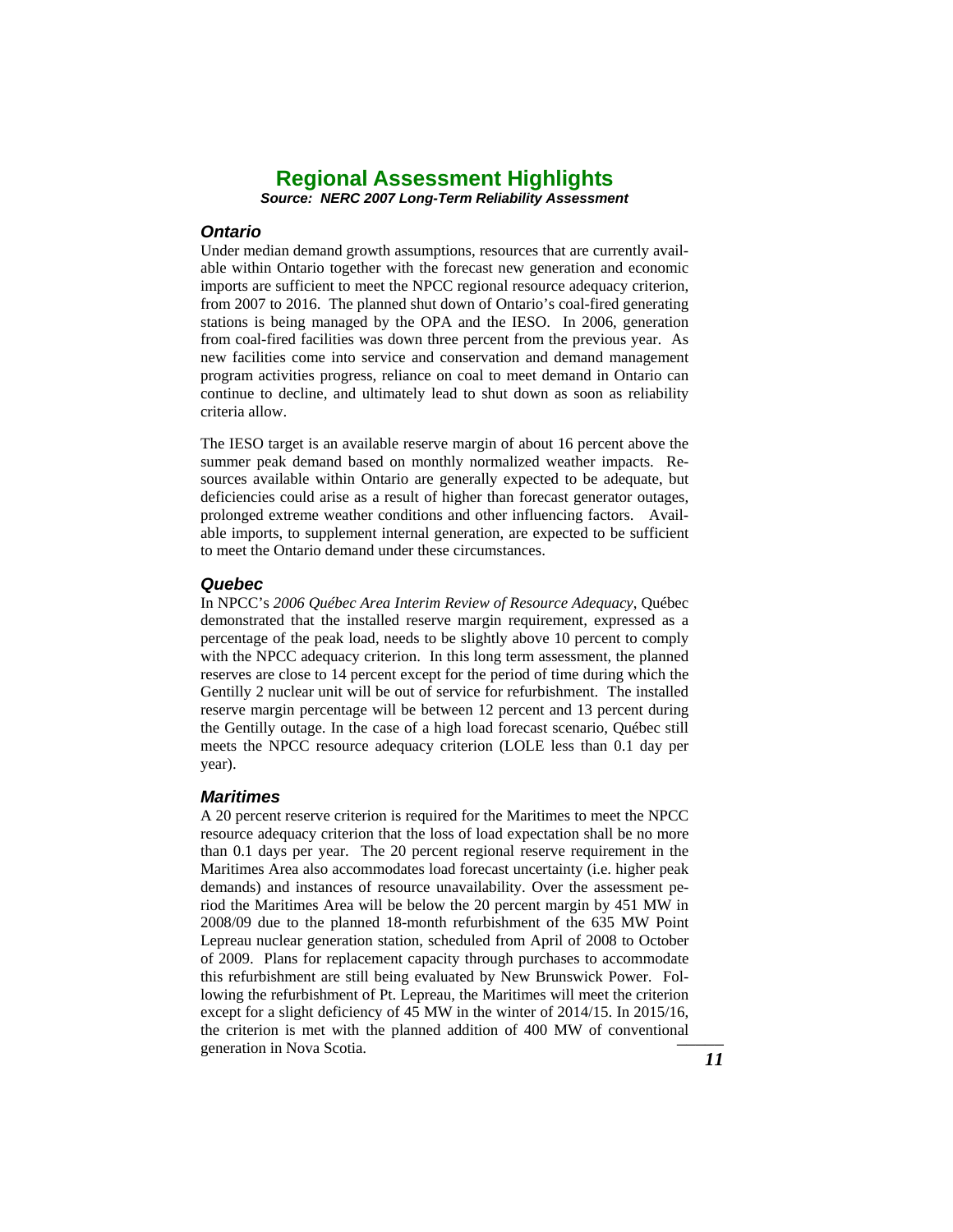#### *NPCC US Capacity Fuel Mix — Summer 2006 Source: NERC 2007 Long-Term Reliability Assessment*



**NPCC-U.S. Capacity Fuel Mix 2006**

*NPCC US Projected Capacity Fuel Mix — Summer 2012 Source: NERC 2007 Long-Term Reliability Assessment* 

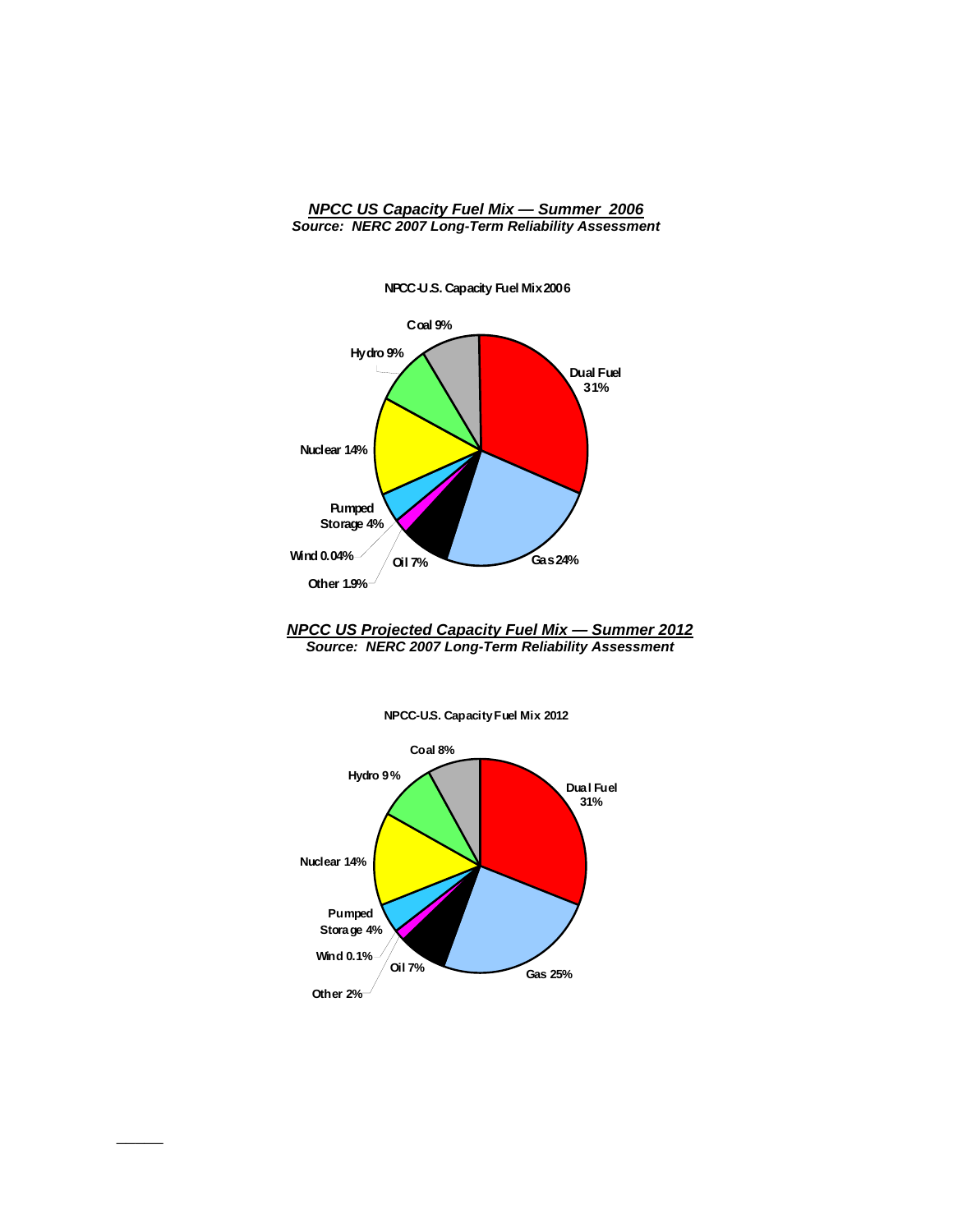*NPCC Canada Capacity Fuel Mix — Summer 2006 Source: NERC 2007 Long-Term Reliability Assessment* 



**NPCC-Canada Capacity Fuel Mix 2006**

#### *NPCC Canada Projected Capacity Fuel Mix — Summer 2012 Source: NERC 2007 Long-Term Reliability Assessment*



**NPCC-Canada Capacity Fuel Mix 2012**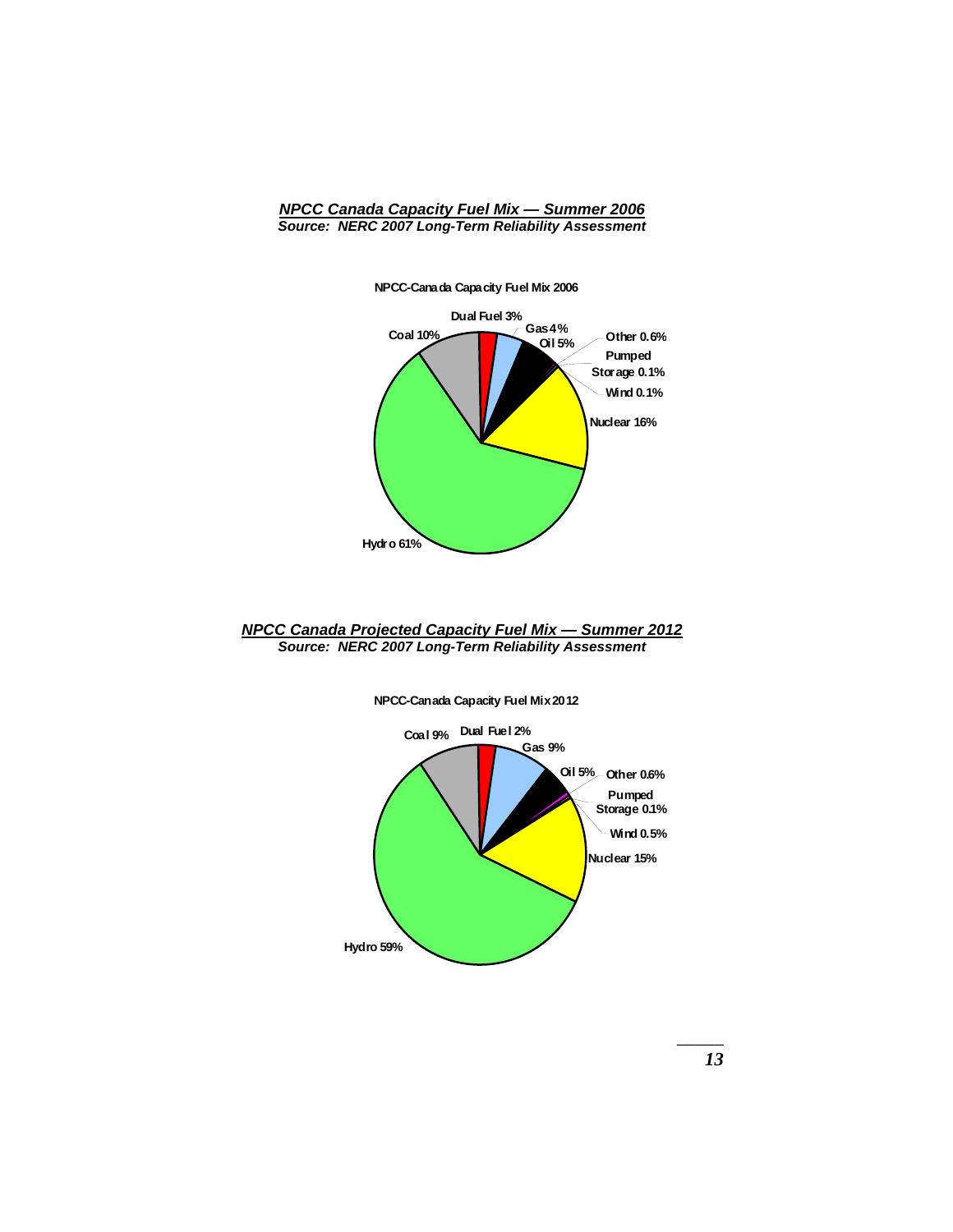

**NP CC-U.S . Avai labl e Capacity M argin s - S um mer**





*Source: NERC 2007 Long-Term Reliability Assessment*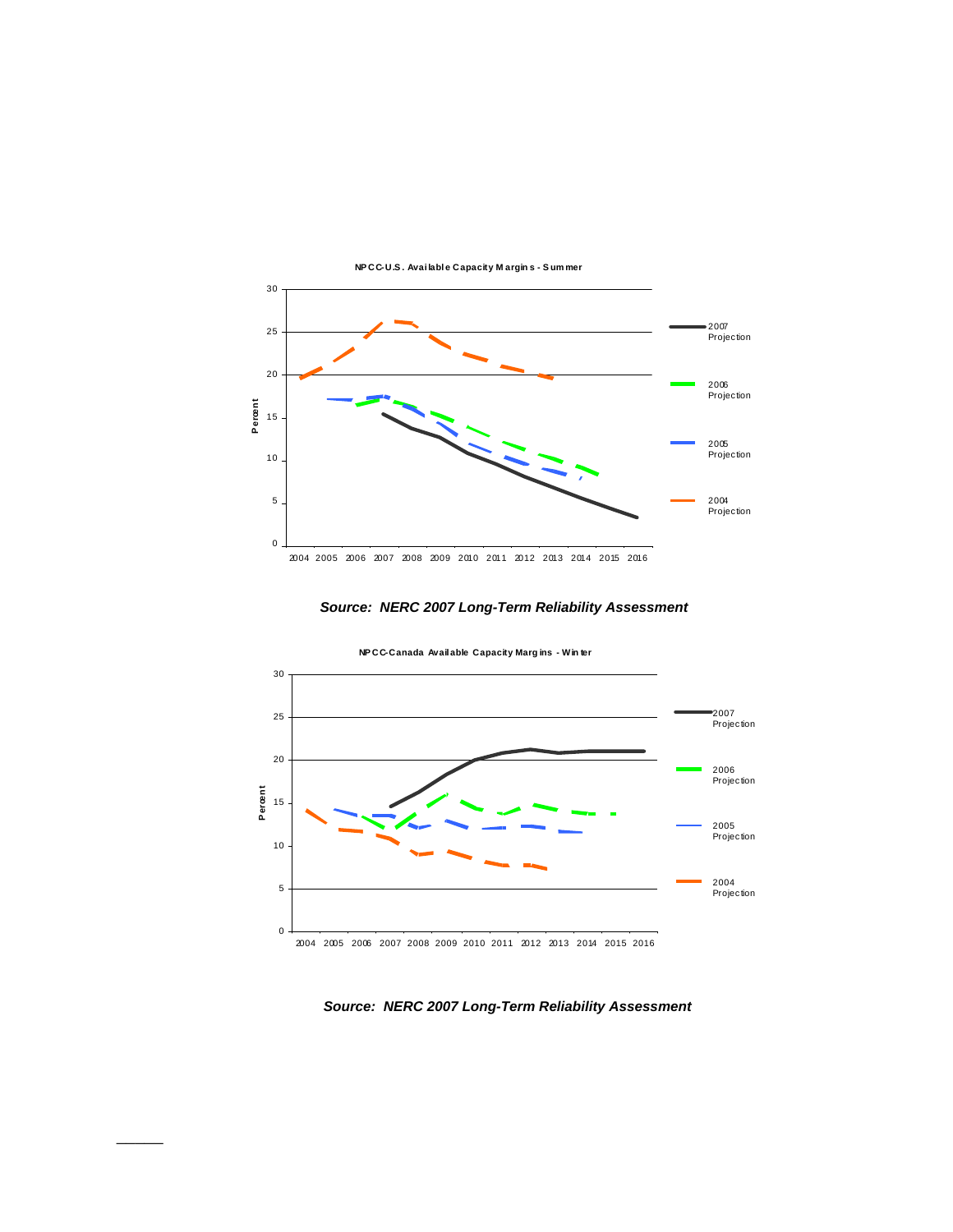

**NPCC-U.S. Capacity vs Demand - Summer**





*Source: NERC 2007 Long-Term Reliability Assessment*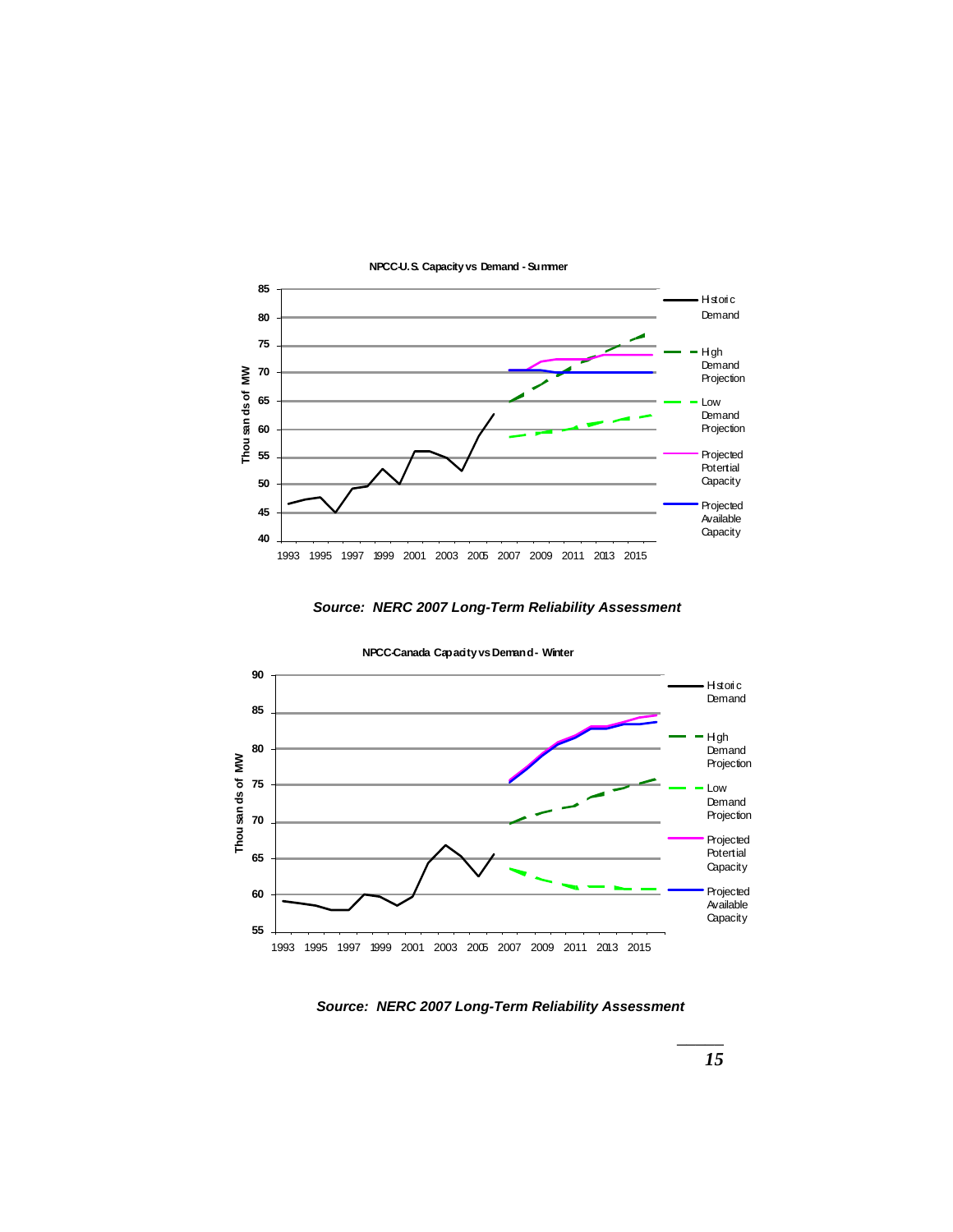#### *NPCC Area Transmission Expansion Summary Source: NERC 2007 Long-Term Reliability Assessment*

#### *Maritimes*

The second 345 kV interconnection between New Brunswick and New England is scheduled to be in-service by December of 2007. This new line, the only new transmission line at 230 kV or above in the baseline plan for the Maritimes Area, will connect Point Lepreau, New Brunswick, to Orrington, Maine. As a result of this project the maximum transfer capability from New Brunswick to New England will increase from 700 MW to 1000 MW, and the firm transfer capability from New England to New Brunswick will increase from 100 MW to 400 MW. This second intertie also significantly improves the reliability of the Maritimes system, since loss of either of the two interconnections to New England will no longer result in the separation of the Maritimes from the interconnected New England power system.

#### *New England*

The New England region has 253 transmission projects in various stages of planning, construction, and implementation. Over 50 of these 253 projects are part of six major projects that have significant reliability impacts on the region:

**Northeast Reliability Interconnect Project**— a second 345 kV interconnection between New Brunswick and New England scheduled to be in-service by December 2007.

**Northwest Vermont Reliability Project**—includes a new 345-kV line within the state, the addition of new devices to provide reactive support throughout the state, and an additional phase angle regulator to help control flows. While some smaller portions of this project remain under construction, the new 345 kV line was placed in service in January of 2007.

**Maine-New Hampshire**— a number of projects are under way to address local reliability needs that will also impact the capability of this interface. These projects are in various stages of development and approval.

**Southwest Connecticut Reliability Project**—two large 345-kV installations to build a 345-kV loop through the area were planned to meet the growing load demand in the area. The first portion of this installation was placed in service in October 2006, and the second piece is expected prior to the end of 2009. These two projects should remove the generation interdependencies internal to the area, and will also increase the import capability into the area. In addition to the two 345-kV projects, a smaller 115-kV project extends new circuits from one of the new 345-kV substations to the load centers in the farthest corner of the area. This 115-kV project is scheduled to be in service in 2008.

**New England East-West Solution** - The CT system is limited in its ability to transfer power into the state to serve its own load. As currently being evaluated, a new 345-kV line across the East-West interface into eastern CT and the creation of a new 345-kV tie from the western portion of CT to western MA should provide significant increases in both CT import and East-West transfer capability.

**NSTAR 345-kV Transmission Project** -adds three new 345-kV cables into downtown Boston. The first stage of this project added two of the three cables. The first stage increased Boston-import capability by approximately 1,000 MW. The second stage is currently scheduled to be in-service in 2008.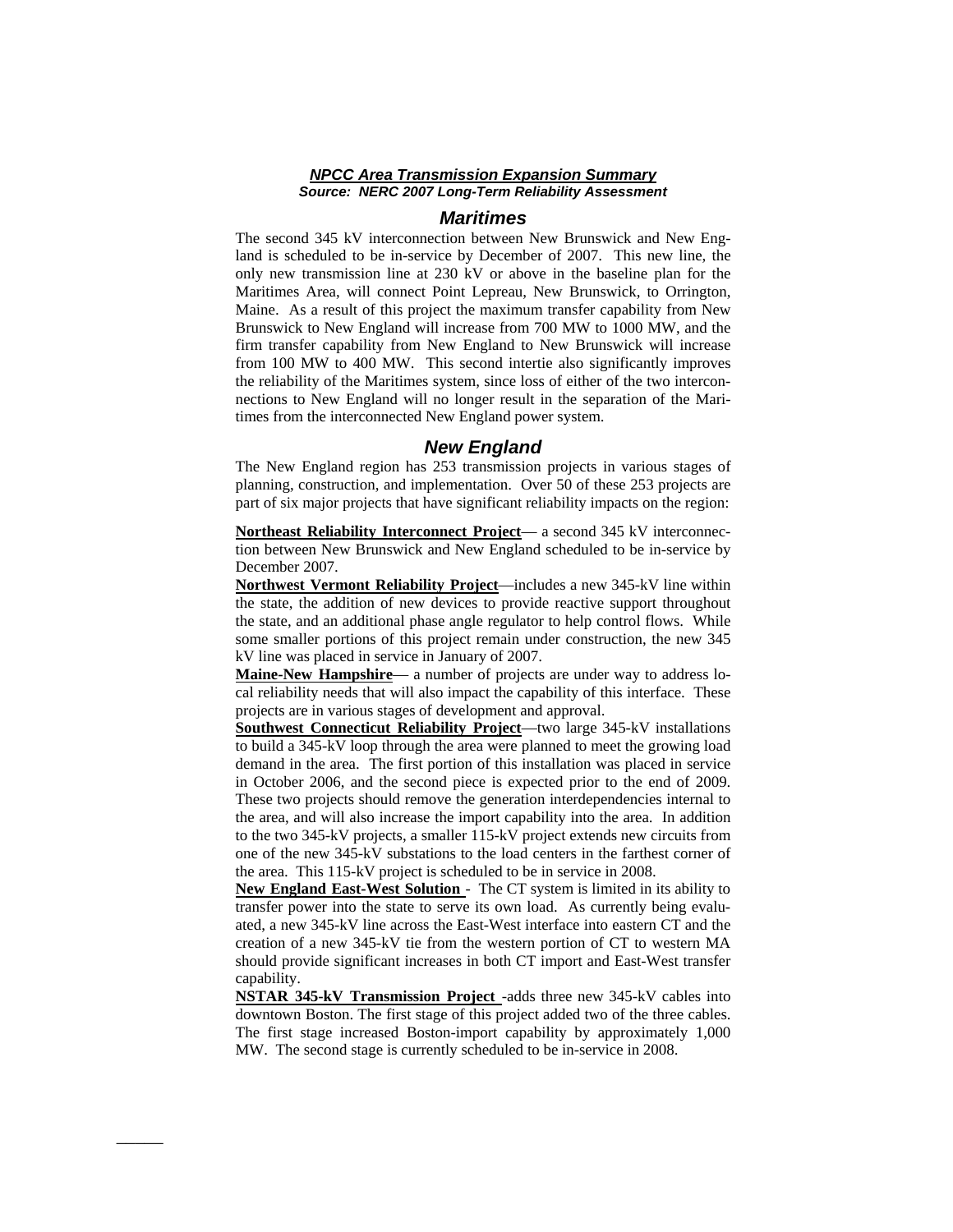## *New York*

Based on the present load forecast, planned transmission facilities, and projected generation resources, including proposed generation additions and associated transmission upgrades, the New York bulk power transmission system is judged to be adequate through 2016. Significant transmission projects currently being proposed include the following:

|           |                                                                                       |               | <b>In-Service</b> |  |
|-----------|---------------------------------------------------------------------------------------|---------------|-------------------|--|
| Area      | <b>Project Name</b>                                                                   | <b>Status</b> | Date              |  |
| P.JM-NY   | Atlantic Energy Project Neptune - 660/750 MW monopole DC from PJM to Newbridge Rd. LI |               | 2007              |  |
| PJM-NY    | East Coast Power - 300 MW Linden VFT Inter-Tie                                        | s             | 2008              |  |
| NE/NY     | Replace Norwalk Harbor - Northport cable                                              | s             | 2008              |  |
| <b>NY</b> | RG&E Upgrades - 4th Station 80 345/115 kV Transformer and Other Upgrades              | s             | 2008              |  |
| <b>NY</b> | Mott Haven 345 kV Substation                                                          | s             | 2007              |  |
| <b>NY</b> | Sprainbrook-Sherman Creek 345 kV                                                      | S             | 2009              |  |

#### **Status:**

S – Study is underway or complete C – Under construction

#### *Ontario*

During the last year, deratings on the 500/230 kV, 750 MVA autotransformers at Trafalgar TS were removed and the Great Lakes Power transmission reinforcement was completed. Imports from New York continued to be limited at times by transmission constraints internal to Ontario during the summer of 2006. These limitations are anticipated to continue in 2007 until the completion of the new 230 kV double circuit line between Allanburg TS and Middleport TS. New York transfers into Ontario should see a net increase in transfer capability of about 350 MW.

Hydro One and Hydro-Québec TransÉnergie are building a 1,250 MW interconnection between Hawthorne TS in Ontario and Outaouais station in Québec consisting of a double circuit 230 kV line and back-to-back high-voltage direct-current (HVDC) converters, scheduled to be in service in 2009.

Over the next decade, the need for transmission enhancements is particularly evident in 1) southwestern Ontario to deliver additional nuclear and wind supply from the Bruce Area; 2) the northeast and northwest to enable the planned expansion of hydroelectric and wind capability and to reinforce the connection of these areas to the load center in southern Ontario; and, 3) the Toronto region in order to meet capacity needs of fast growing areas in the Greater Toronto Area.

#### *Québec*

Due to the possible retirement of the Monroe HVDC converter (existing Des Cantons – Monroe HVDC interconnection), Hydro-Québec TransÉnergie is evaluating the feasibility of operation of the Des Cantons converter with the Sandy Pond converter. Also, to increase the exchange capability between the Québec and the Ontario system, a new interconnection of 1,250 MW is planned to be in service in 2009 with reinforcement planned in 2010 by a new 315 kV double circuit line in the Outaouais subsystem.

sion lines on the Gaspesia subsystem made to integrate ~1,500 MW of new wind generation During the next ten years, about 550 miles of new lines will be added on the Hydro-Québec TransÉnergie grid. The major projects in this planning horizon are: 1) new transmission lines and local equipment enhancements to integrate additional generation provided by hydroelectric projects to the main grid; and 2) changes and new transmiseration.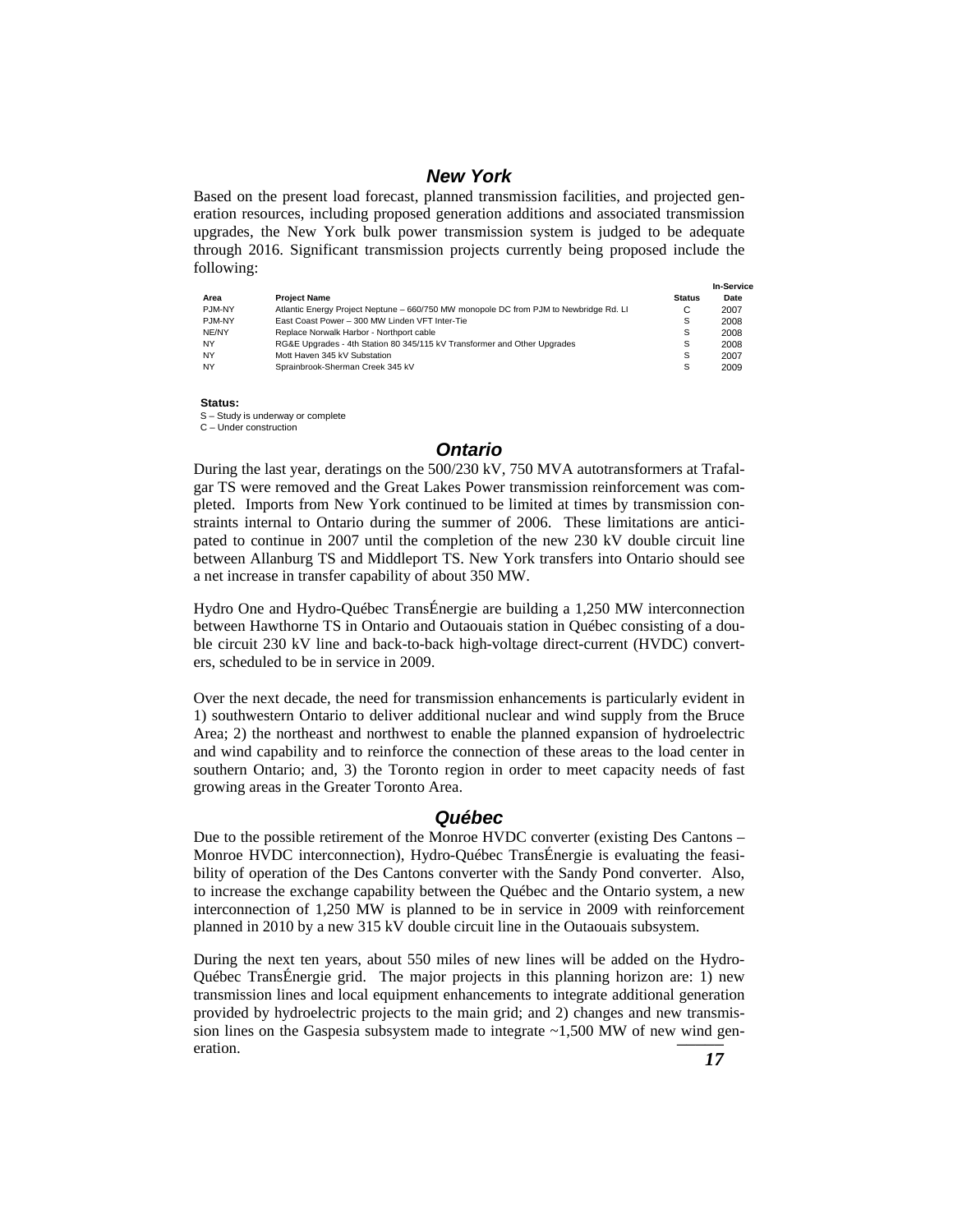# *NPCC M e m b e r s h i p*

## **Sector 1: Transmission Owners**

Central Hudson Gas & Electric Corporation Central Maine Power Company Consolidated Edison Company of New York, Inc. Hydro One Inc. Hydro-Québec TransÉnergie Long Island Power Authority National Grid USA New Brunswick Power Transmission Corporation New York Power Authority New York State Electric & Gas Corporation Northeast Utilities Nova Scotia Power Inc. Rochester Gas & Electric Corporation The United Illuminating Company Vermont Transco

## **Sector 2: Reliability Coordinators**

Hydro-Québec TransÉnergie Independent Electricity System Operator (Ontario) ISO New England, Inc. New Brunswick System Operator New York Independent System Operator

## **Sector 3: TDUs, Distribution and LSEs**

Braintree Electric Light Department Consolidated Edison Company of New York, Inc. Consolidated Edison Energy/Development Hydro One, Inc. Hydro-Québec Distribution Long Island Power Authority National Grid USA New York Power Authority

## **Sector 4: Generator Owners**

Consolidated Edison Company of New York, Inc. Consolidated Edison Energy/Development, Inc.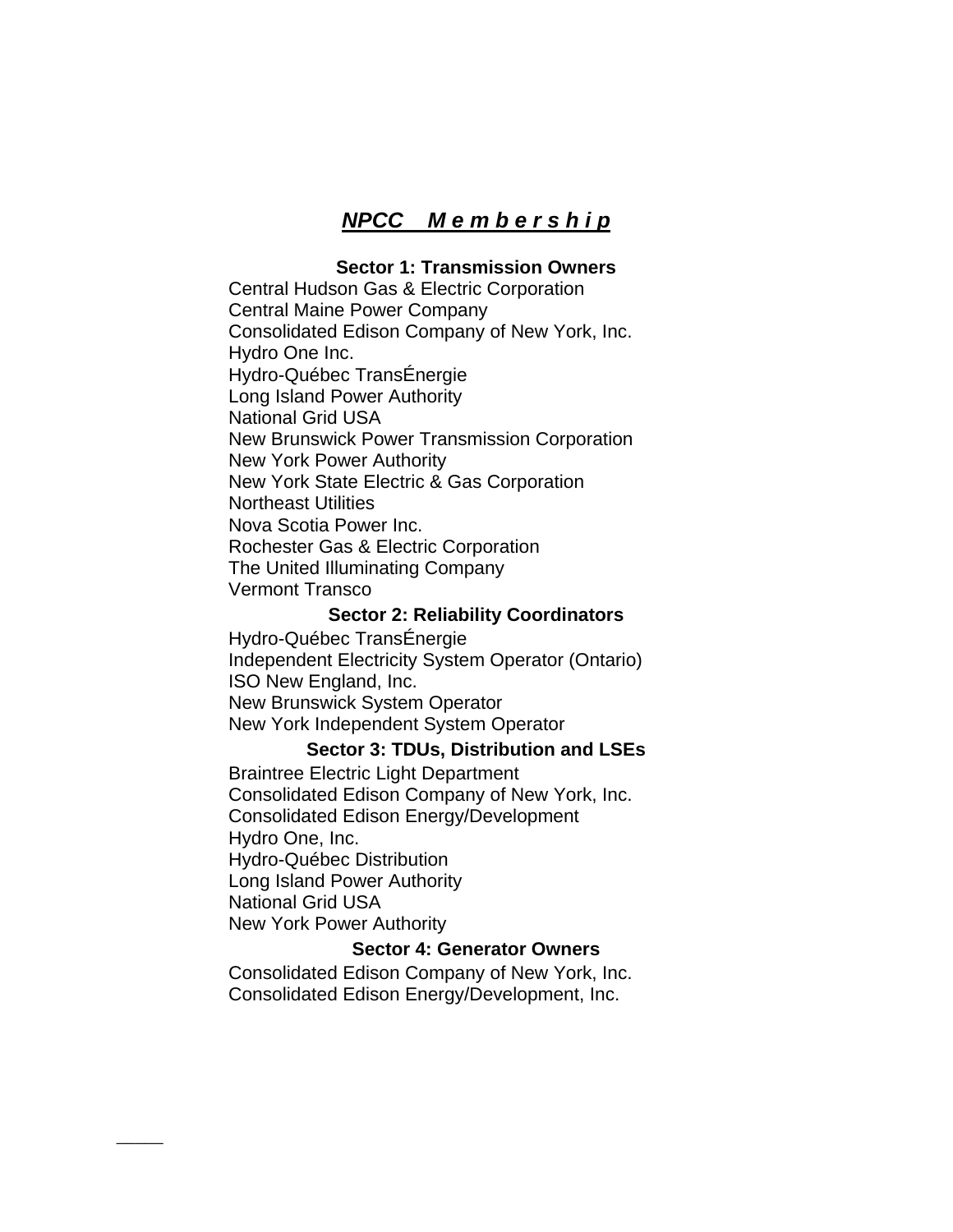# *NPCC M e m b e r s h i p*

## **Sector 4: Generator Owners (continued)**

Dynegy, Inc. Entergy Nuclear Northeast, Inc. Exelon Generation Company. LLC Exeter Energy Limited Partnership FPL Energy, LLC Hydro-Québec Production International Power America Long Island Power Authority New York Power Authority Nova Scotia Power, Inc. Ontario Power Generation, Inc.

US Power Generating Company, LLC

## **Sector 5: Marketers, Brokers, Aggregators**

Consolidated Edison Company of New York, Inc. Consolidated Edison Energy/Development, Inc. Constellation Energy Commodities Group, Inc. Long Island Power Authority New York Power Authority PPL EnergyPlus, LLC

## **Sector 6: Customers**

Wood Group Power Operations, Inc. **Sector 7: State and Provincial Regulators & Governmental Authorities**  Massachusetts Department of Public Utilities

Long Island Power Authority Maine Public Utilities Commission New Hampshire Public Utilities Commission New York Power Authority New York State Department of Public Service Vermont Department of Public Service

## **Sector 8: Sub Regional Reliability Councils, REs and Others**

New York State Reliability Council, LLC